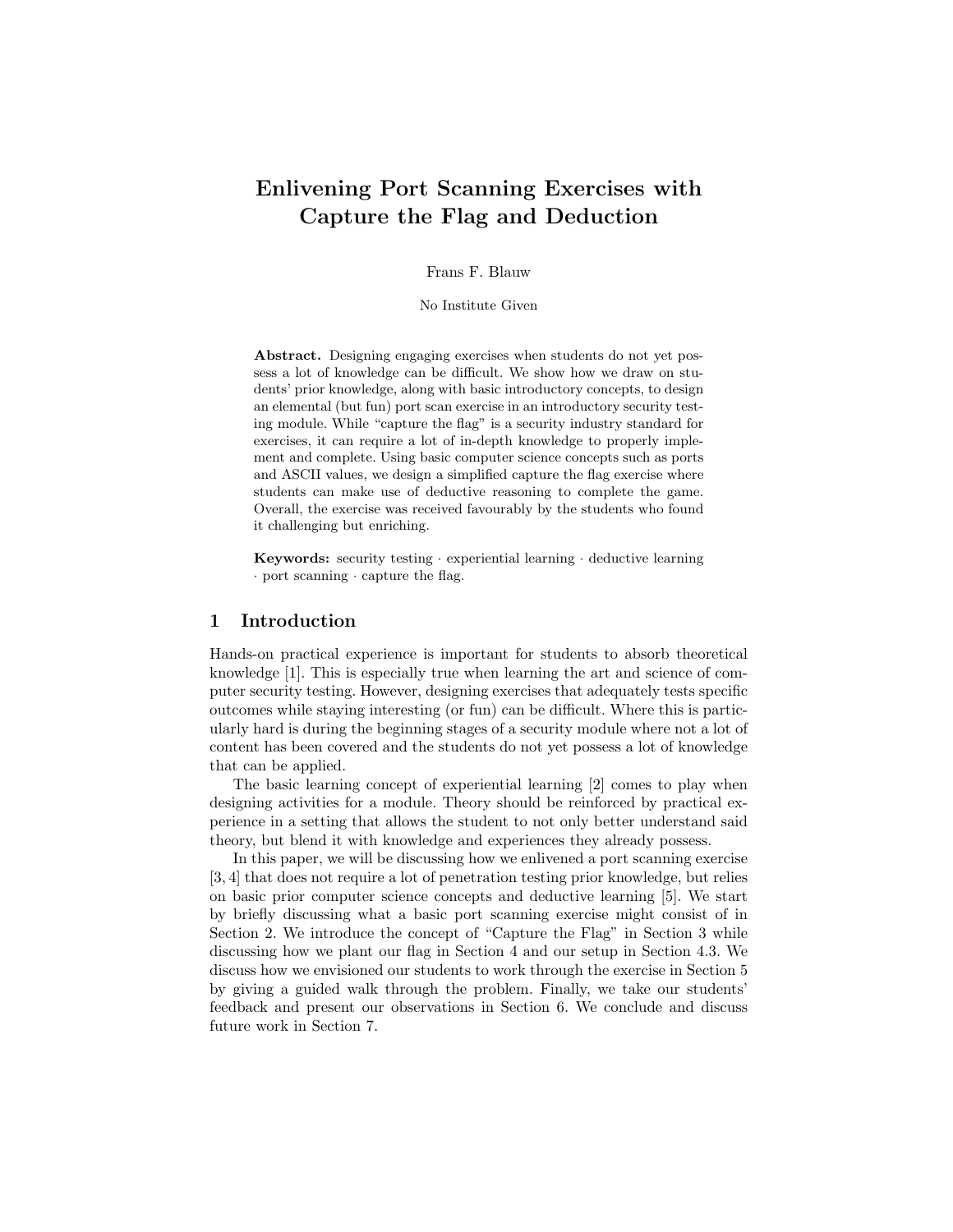# 2 The Basic Port Scanning Exercise

A course discussing fundamental ethical hacking procedures, at some point introduces the concept of "port scanning". Port scanning, as part of information gathering, has the aim of locating live hosts on a network that could potentially contain vulnerabilities by detecting which ports are open on these hosts and which services they offer [6].

When discussing port scanning, the most common tool in the industry, nmap [7] (Network Mapper), is also introduced. It is at this point where students will need to gain some practical experience of the theory of port scanning as well as the tools involved. The most common approach would be to have a set of hosts on a network and have the students perform a port scan on these hosts. They will then need to write a report detailing their scanning steps and which ports were detected to be open, closed, or filtered. However, we found that simple exercises such as these could often leave students bored and wanting.

For an introduction to security testing course, at the point of discussing port scanning, we decided to create an exercise that will be a bit more exciting by having a simple introductory **Capture the Flag** game.

# 3 Capture the Flag

Capture the Flag is a common children's game where two teams battle it out attempting to capture the opponent's flag. Many variations of this game have been played on playgrounds around the world, and is also often used as the basis of other games such as paintball, computer games [8], and even military exercises [9].

Most importantly, the security industry regularly makes use of capture the flag exercises  $[10][11]$ . Participants normally have to use a wide array of techniques and expertise to do so. Techniques include port scanning, host enumeration, vulnerability exploitation, and more. Once the player has successfully "captured the flag" they have won the exercise [12].

Using the Capture the Flag game concept early on in an introductory course proved to be difficult, especially since not a lot of content had been covered up to this point. However, we decided that we could manipulate a basic port scan to be more than a simple means to discover hosts.

## 4 Planting the Port Flag

At this point during the module, we had only covered basic port scanning and enumeration techniques. As such, the exercise should not include any advanced security testing techniques. However, we did not want to create a "boring" assignment by only having students perform a basic **nmap** port scan and give us a report. By adding a some peculiar elements to the assignment, we could give the students a bit more excitement for this assignment.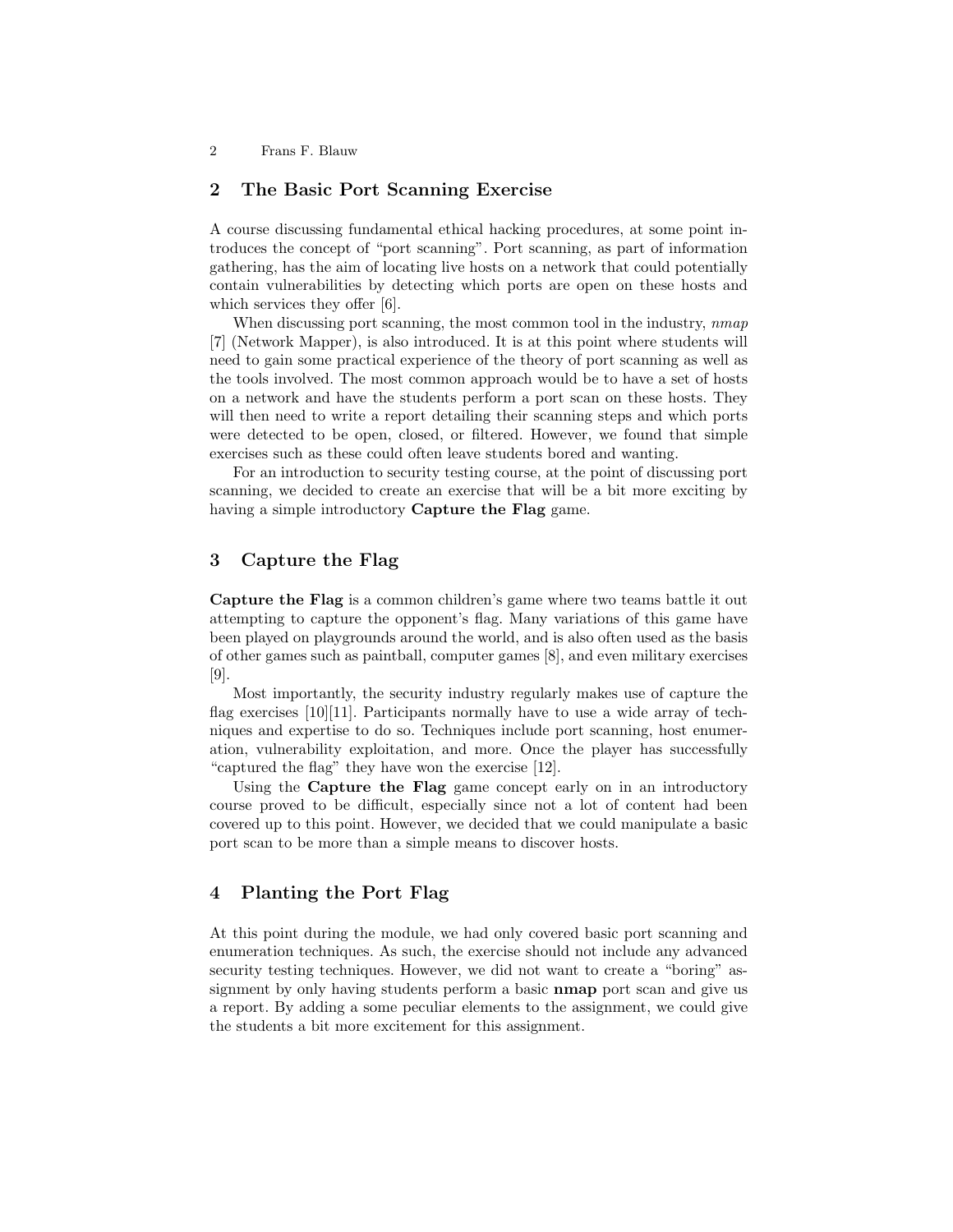We decided to turn a port scan assignment into a "capture the flag" game. As this was their first assignment of the type, we had to make a simple, easy to discover, flag. The exercise should also only make use of existing knowledge such as Network Basics and HTTP Basics. Not only would this reinforce prior knowledge, but will also demonstrate how this knowledge can be linked to new concepts. How the flag was hidden should also be related to port scanning.

#### 4.1 The Flag

The flag planted was a faked balance sheet for a fictional company named ASCII Inc. and was hidden behind a password protected page. The flag must be obvious to the students, so they know that they had found it. We also made it obvious that the students were nearing the flag by spotlighting the secure area. The name of the company itself serves as a clue, as we will see later.

#### 4.2 Concealing the Flag

The flag (the balance sheet) was hidden behind a Basic HTTP Authorisation page. Since this was a port scanning assignment, we were going to hide the password in the ports. The best way to do so would be to use ASCII numbers to represent characters of the password. Each port would then somehow represent a character in the password. Our chosen password was HAPPENCHANCE. Interestingly, each character in this password occurs exactly twice. This would help us later to reinforce that the port number represents something meaningful. The ASCII mapping for each letter is shown in Table 1.

The flag itself was served on Port 443 for two reasons: firstly, 443 does not map to a normal ASCII character; and secondly, since 443 is normally reserved for HTTPS, it should signal that something secure is hidden here.

Once the flag was hidden, we now had to hide the password in the ports.

|    | Character ASCII Value |
|----|-----------------------|
| А  | 65                    |
| C  | 67                    |
| lΕ | 69                    |
| H  | 72                    |
|    | 78                    |
| Þ  | 80                    |

Table 1. Character to ASCII

#### 4.3 Setting Up the Hunting Grounds

We started by spinning up a virtual instance of Ubuntu Linux 18.04 LTS containing only the basic components to serve content to the Internet. A number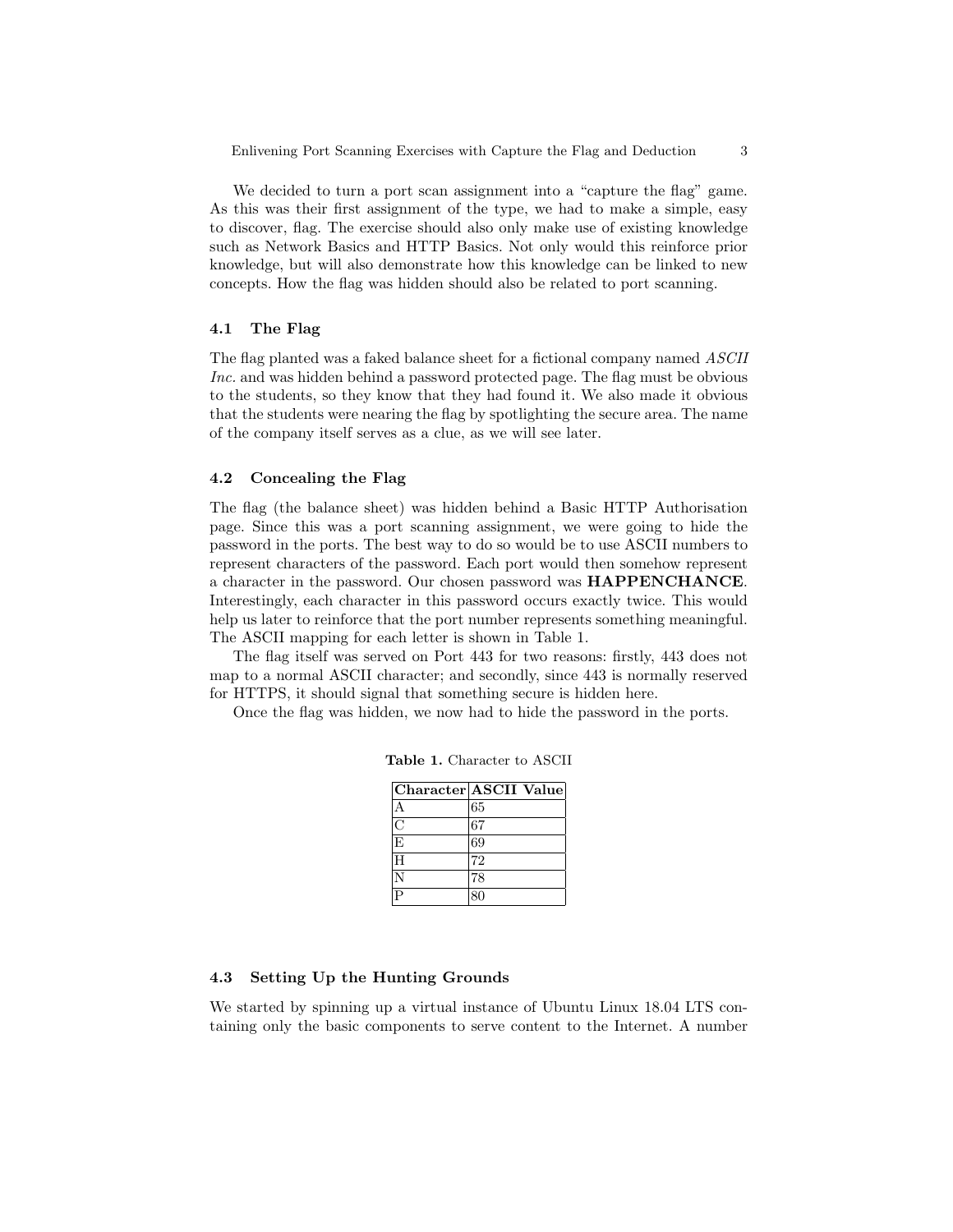of ports were then opened to serve content. The ports were 65, 67, 69, 72, 78, and 80 representing the ASCII characters. All the EVEN ports served HTTP content backed by nginx [13]. The ODD ports served RAW content, backed by a custom python script. We also opened ports 83 and 443 using nginx.

Table 2 shows precisely what each port served.

| Port |                                               |                                                     |
|------|-----------------------------------------------|-----------------------------------------------------|
|      | <b>Server Type</b>                            | <b>HTTP</b>                                         |
| 72   | <b>Response HTTP Code</b>                     | 200                                                 |
|      | <b>Response Body</b>                          | Content-Length: 35                                  |
|      |                                               | Content-Position                                    |
|      | Additional HTTP Header Content-Position: 1,8  |                                                     |
|      | <b>Server Type</b>                            | <b>HTTP</b>                                         |
| 78   | <b>Response HTTP Code</b>                     | 200                                                 |
|      | <b>Response Body</b>                          | N                                                   |
|      | Additional HTTP Header Content-Position: 6,10 |                                                     |
|      | Server Type                                   | <b>HTTP</b>                                         |
| 80   | <b>Response HTTP Code</b>                     | 200                                                 |
|      | <b>Response Body</b>                          | Welcome to ASCII Inc. Finance Department. This      |
|      |                                               | section is restricted to authorised personnel only. |
|      | Additional HTTP Header Content-Position: 3,4  |                                                     |
|      | <b>Server Type</b>                            | <b>HTTP</b>                                         |
| 83   | <b>Response HTTP Code</b>                     | 403                                                 |
|      | <b>Response Body</b>                          | 13                                                  |
| 65   | <b>Server Type</b>                            | <b>RAW</b>                                          |
|      | <b>Response Body</b>                          | Content-Position: 2,9                               |
|      | Server Type                                   | RAW                                                 |
| 67   | <b>Response Body</b>                          | ASCII Inc.                                          |
|      |                                               | Letter:                                             |
|      | <b>Correct Input Expected</b>                 | $\overline{C}$                                      |
|      | <b>Correct Response Body</b>                  | Content-Position: 7,11                              |
| 69   | <b>Server Type</b>                            | <b>RAW</b>                                          |
|      | <b>Response Body</b>                          | Content-Position: 5,12                              |
|      | <b>Server Type</b>                            | HTTP (not HTTPS)                                    |
|      | 443 Response HTTP Code                        | 401                                                 |

Table 2. Port Services and Responses

After setting up all the above ports, we blocked Port 22, which is used to remotely connect (via SSH) to the server, to ensure that students do not confuse it as part of the exercise.

# 5 Finding the Flag

Now that the flag had been planted, it was up to the students to try and capture it. In this section, we describe the way in which we envisioned the students would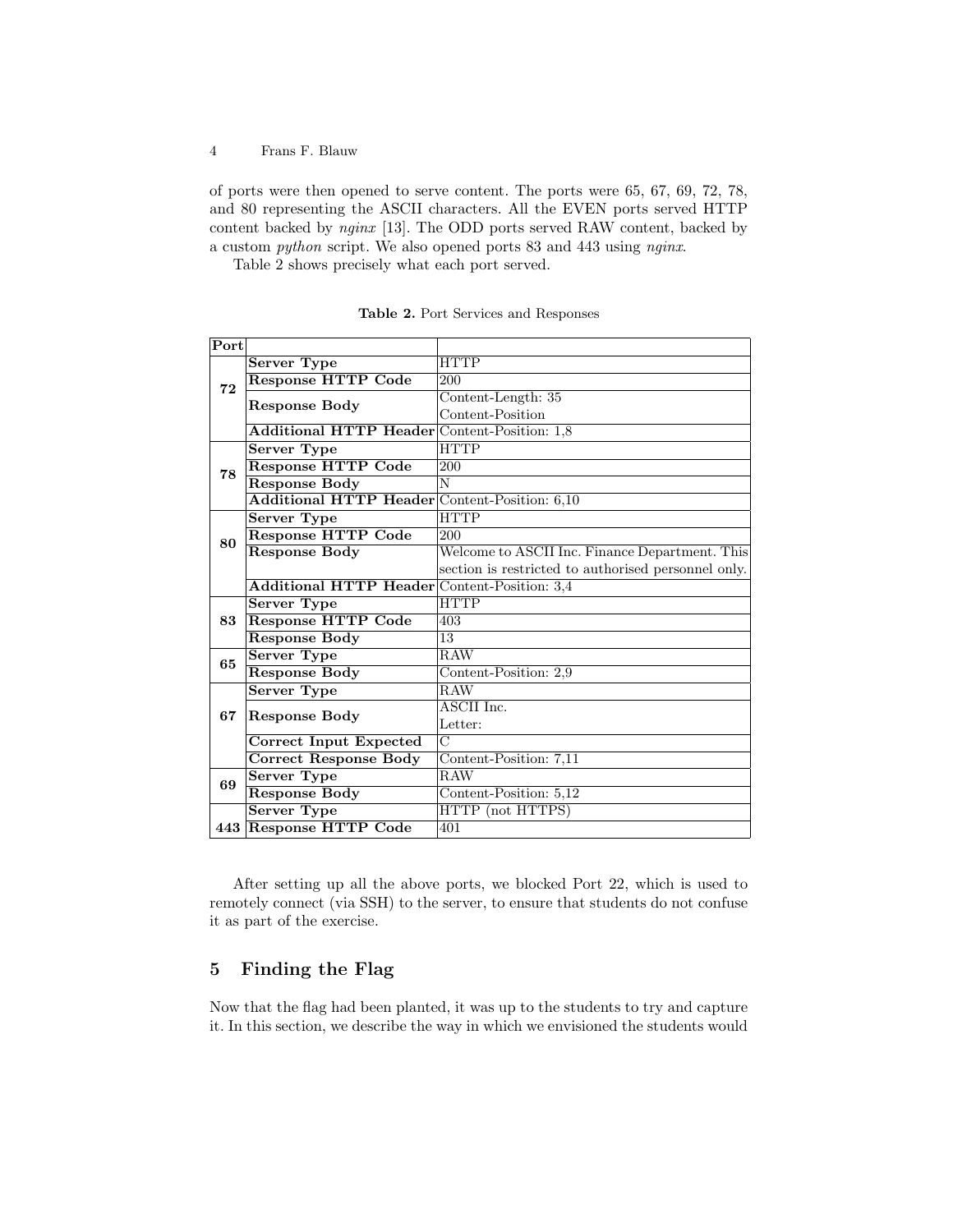have approached the exercise. This is by no means the only method the students could have used, but the one we found to be the simplest to explain.

#### 5.1 The Exercise

Students were given this exercise directly after a lecture on portscanning as part of their assignments. The assignment document given to the students was as follows:

ASCII Inc. has been receiving reports that their financial information might have been leaked. The CIO suspects that the Finance Department uses non-standard security techniques to secure their confidential documentation. They have asked you to perform a penetration and security test on their network and the Finance Department computer system.

The CIO has requested that you provide a report on your results and process.

Instructions:

- The only host you are allowed to target is  $\textit{IP Address}$ , you may NOT attempt to scan or enumerate any other host.
- Attempt to capture the Company Financial documents from the host.
- You may only use **scanning** techniques.
- $-$  You may **NOT** use any destructive techniques.
- Be creative. Think outside of the box.
- Write a report describing your process and results.
- Keep the details of your report confidential.

The possible points that can be accumulated for the exercise are shown in Table 3. All the criteria are self-explanatory and based on the the procedure (discussed in the following section). We made Bonus Points available if students did something ingenious or we did not expect.

Students had a week to complete the exercise and could complete it from home or from the university campus.

#### 5.2 The Procedure

Now that the students have been given the assignment they can start. Since this is a port scanning exercise, the first step would be to run nmap on the given host. The output from nmap would show which ports are open on the host as well as the potential services based on those ports. A sample output from nmap using the "nmap -v -T5 -p 1-1024  $\langle IP \text{ Address} \rangle$ " is shown in Fig. 1 and is summarised in Table 4.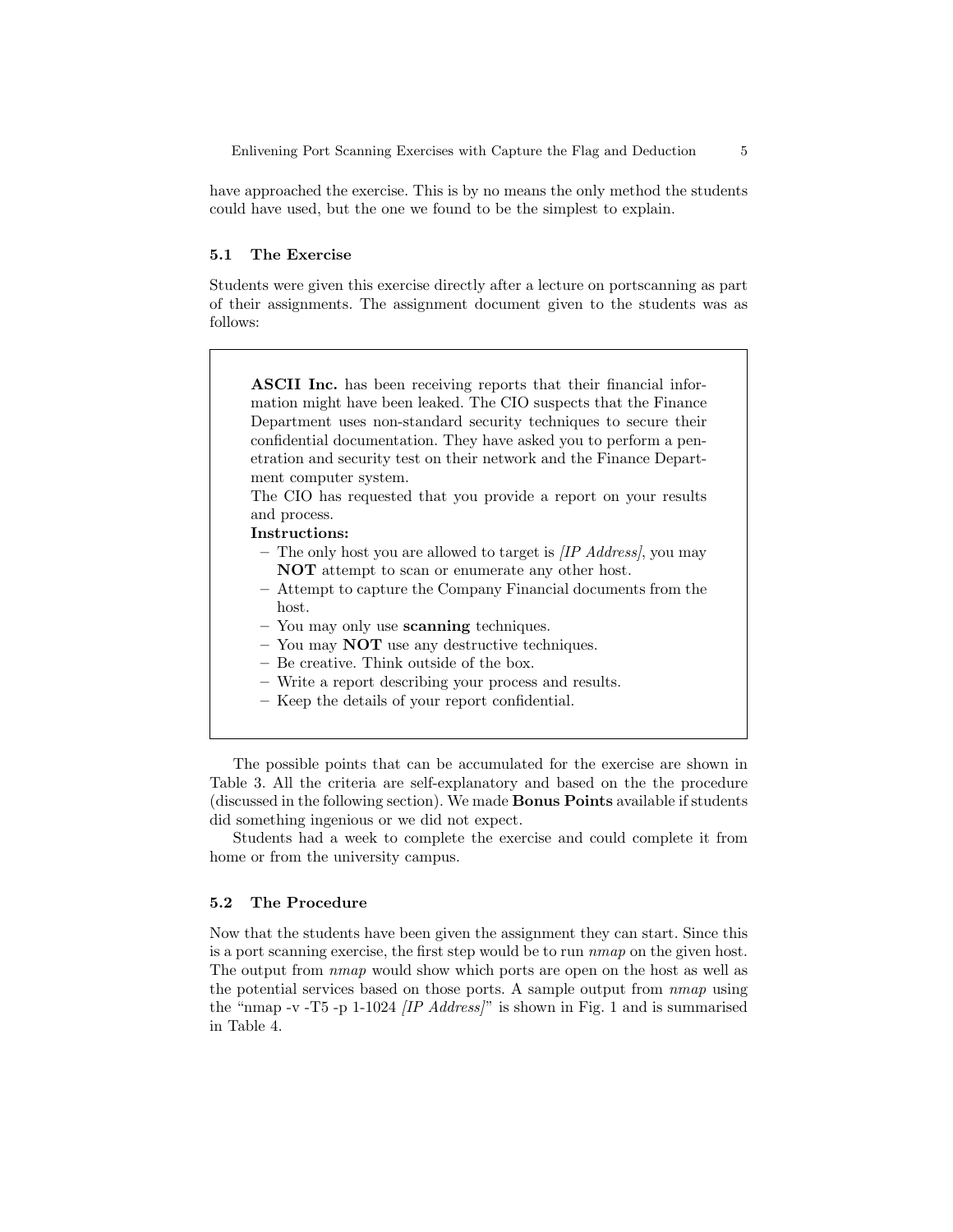| Table 3. Points Assigned to the Exercise |  |  |  |  |  |
|------------------------------------------|--|--|--|--|--|
|------------------------------------------|--|--|--|--|--|

| $ $ Criteria                     | $ \mathrm{Points} $ |
|----------------------------------|---------------------|
| Captured the Flag                | 30                  |
| Identified Password              | 10                  |
| Identified Port to ASCII mapping | 20                  |
| Identified all Services          | 10                  |
| Found all Ports                  | 5                   |
| Performed Port Scan              | 5                   |
| Produced Detailed Report         | 20                  |
| Total                            | 100                 |
| Bonus                            |                     |

| Initiating Connect Scan at 19:09                                                                               |
|----------------------------------------------------------------------------------------------------------------|
| Scanning $\blacksquare$ $\blacksquare$ [1024 ports]                                                            |
| Discovered open port 443/tcp on                                                                                |
| Discovered open port 80/tcp on the control of the control of the control of the control of the control of the  |
| Discovered open port 83/tcp on Tellerand Market                                                                |
| Discovered open port 67/tcp on Fig. 1999                                                                       |
| Connect Scan Timing: About 29.05% done; ETC: 19:11 (0:01:16 remaining)                                         |
| Discovered open port 65/tcp on                                                                                 |
| Discovered open port 72/tcp on                                                                                 |
| Discovered open port 69/tcp on                                                                                 |
| Discovered open port 78/tcp on                                                                                 |
| Completed Connect Scan at 19:11, 85.46s elapsed (1024 total ports)                                             |
| Nmap scan report for the control of the control of the control of the control of the control of the control of |
| Host is up $(0.18s$ latency).                                                                                  |
| Not shown: 1016 filtered ports                                                                                 |
| PORT STATE SERVICE                                                                                             |
| 65/tcp open tacacs-ds                                                                                          |
| 67/tcp open dhcps                                                                                              |
| 69/tcp open tftp                                                                                               |
| 72/tcp open netrjs-2                                                                                           |
| 78/tcp open vettcp                                                                                             |
| 80/tcp open http                                                                                               |
| 83/tcp open mit-ml-dev                                                                                         |
| 443/tcp open https                                                                                             |

Fig. 1. Output from  $nmap$ 

|                              |      | PORT STATE SERVICE |
|------------------------------|------|--------------------|
| $ 65/\mathrm{tcp} $          | open | tacacs-ds          |
| $67/\mathrm{top}$            | open | dhcps              |
| $\sqrt{69}/\mathrm{tcp}$     | open | tftp               |
| $\sqrt{72}/\mathrm{tcp}$     | open | $netris-2$         |
| $ 78/\text{tcp} $            | open | vettcp             |
| $80/\text{tcp}$              | open | http               |
| $\overline{83}/\mathrm{tcp}$ | open | mit-ml-dev         |
| $443$ /tcp open              |      | https              |

Table 4. Open Ports found by  $nmap$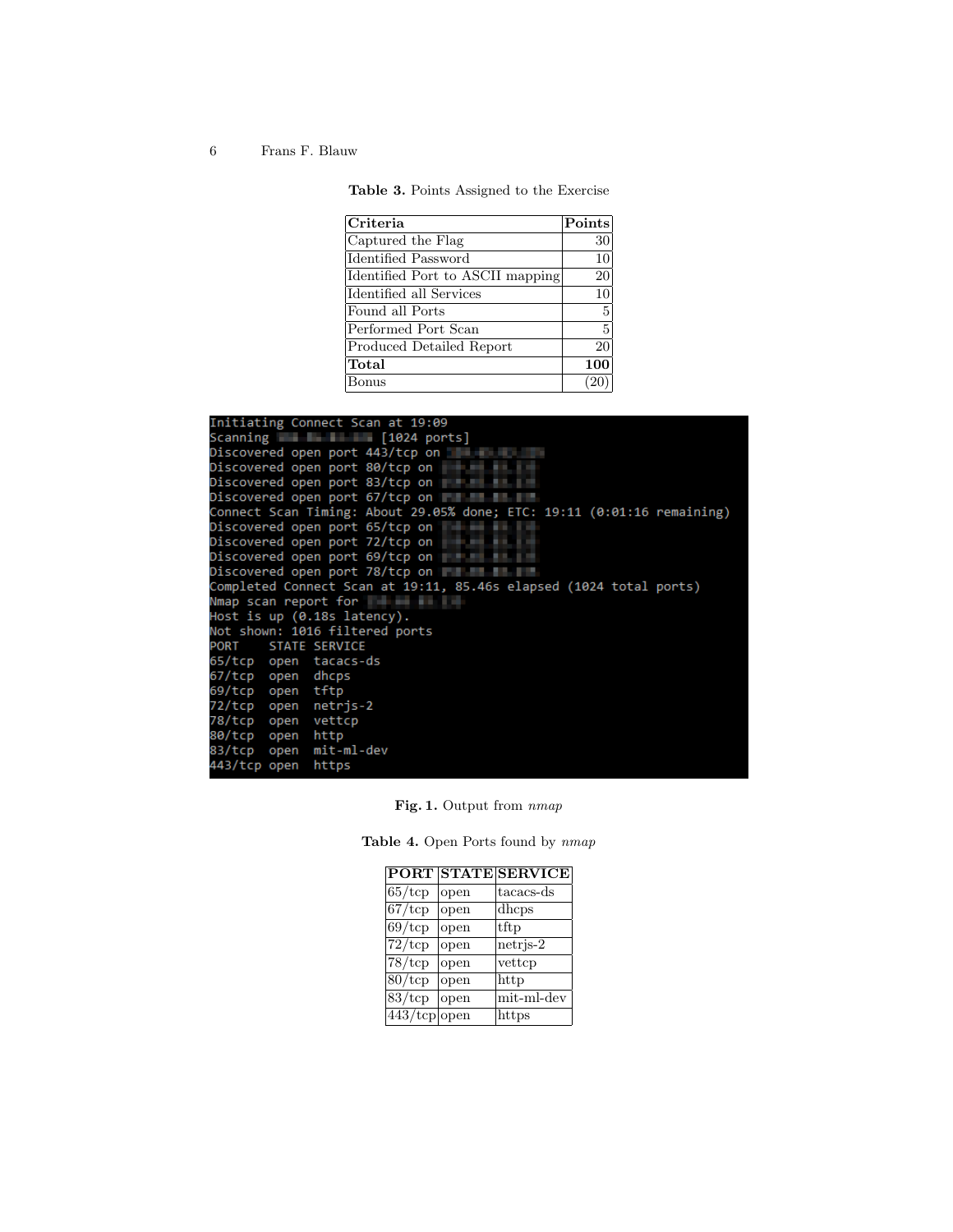Looking at the open ports, the students might be overwhelmed by the number of "strange" ports that are open. However, they should notice that two more commonly known ports are open: Ports 80 and 443.

The student now has to attempt to reveal the service hosted on each particular port. Since the ports suggested by nmap, as in Table 4, are only the "common" services, it is up to the security tester to confirm the case.

Students are free to use whatever means they want to confirm the service, either by connecting to the port via a telnet-like session and obtaining the header or by eliciting further output from nmap. For simplicity of demonstration, we will demonstrate the HTTP services using a web browser and the RAW services using a console.

The first, most common, port is Port 80, which might reveal some additional information about the organisation or the use of the server. Once connected, a browser output should be similar to Fig. 2. It should come as no surprise to them that the information is not readily available here. At this point, as well, we did not expect them to realise that information was hidden HTTP headers.



Fig. 2. Browser Output from Port 80

Next, the student might try to connect to 443 using HTTPS. However, since the service running on Port 443 is not truly HTTPS, their browser should give them an error. They can manually force their browser to connect to Port 443 using normal HTTP, upon which they will be met with a 401 Authorization Required dialog, as shown in Fig. 7. They do not yet have the password and so cannot continue.

Students can now cast their attention to the rest of the available ports. As none of the "standard" services running on those ports are known to the students, it was expected that they will now conduct some research on the services. This was a purposefully a red-herring to reinforce that services running on certain ports might not always be the "standard" service as expected on the particular port.

Failing to connect to the ports using conventional means, students can now start experimenting with these ports. The best way would be to attempt to capture a banner for each service in order to determine what is really running on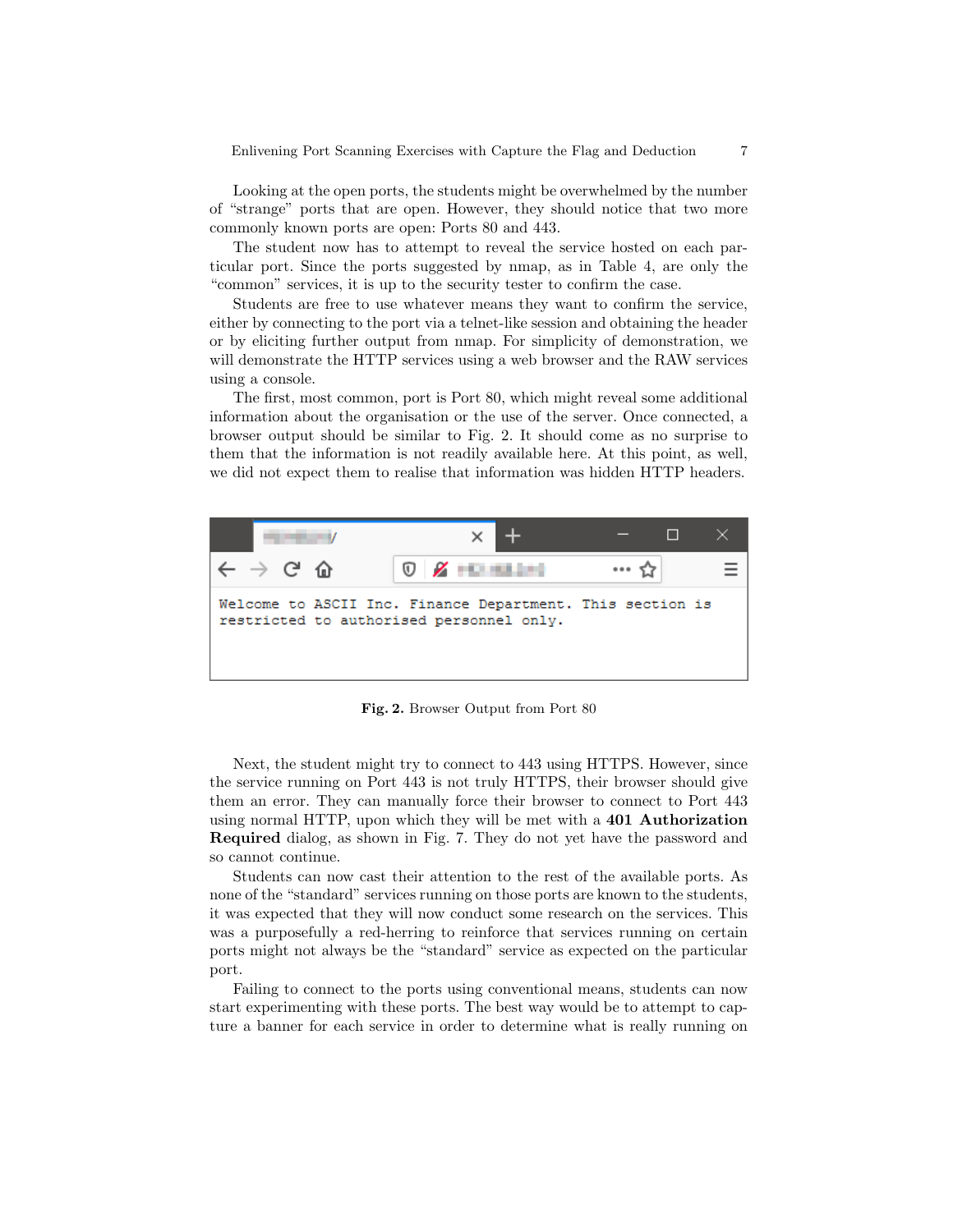that particular port. To do so, students can attempt to make a RAW connection to each port to determine the service and see if they can extract some information. The order in which students can connect is arbitrary, but the ideal order is as follows:

Connecting to Port 72, it should be obvious that it is running a normal HTTP service. When connecting to this port using a browser (or manually using HTTP commands), students are met with the output as shown in Fig. 3. In the response body Content-Length is shown along with another word Content-Position. Knowing that Content-Length is an HTTP header, this should lead the student to look at the HTTP Headers as was sent by the server. Content-Length then matches what was shown in the HTTP Body and Content-Position has the value of 1,8. Students can now start connecting to the other HTTP services.



Fig. 3. Browser Output from Port 72

Connecting to Port 78 using a browser (or manually again), will only show the response body of N, as shown in Fig. 4. Looking at the HTTP headers, Content-Position has the value of "6,10". The N in the Response Body maps the ASCII value of 78 (the port). However, if the student did not pick up on this clue yet, it should become clear later.



Fig. 4. Browser Output from Port 78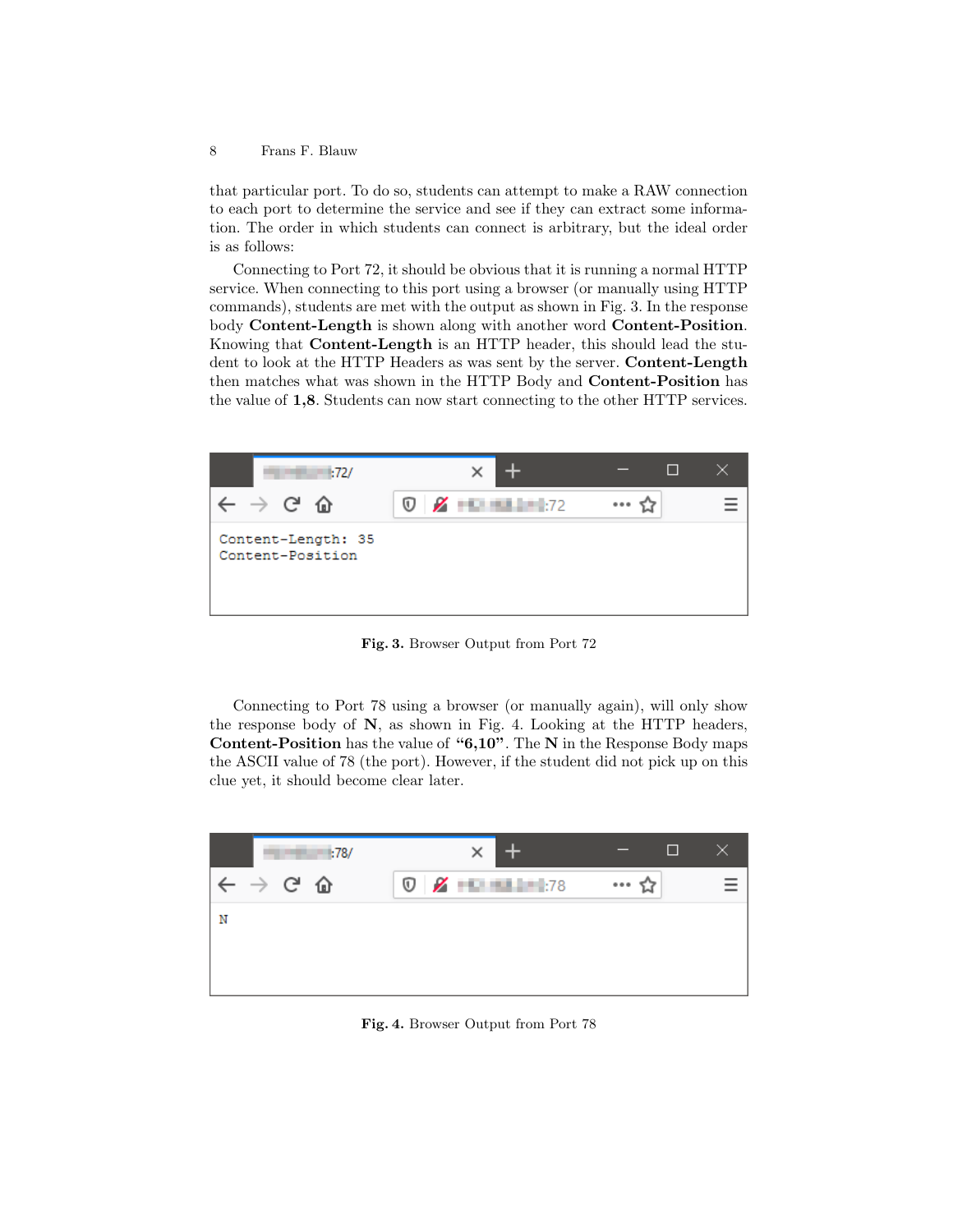Enlivening Port Scanning Exercises with Capture the Flag and Deduction 9

Port 80, as shown earlier is a basic landing page, but in the HTTP header "Content-Position" has the value of "3,4".

The next ports are not HTTP services, but RAW services and should ideally be connected using a TELNET client.

When connecting to Port 65, the service will only return "**Content-Position:** 2,9" and then disconnect. The same with Port 69 that will return "Content-**Position: 5,12"** and disconnect. An example is shown in Fig 5.



Fig. 5. RAW Output from Port 65

However, connecting to Port 67 the service will output "ASCII Inc." followed by "Letter:". The service will not disconnect and wait for input. If the student figured out the ASCII clue from earlier, they should find out which character 67 maps to in ASCII. However, the service will also allow them to attempt multiple times. Once the student enters the correct letter, "C", the service will output "Content-Position: 7,11". A sample exchange is shown in Fig. 6.



Fig. 6. RAW Output from Port 67

Once the student has deduced that the port numbers map to ASCII and that each of the services running on the ports output "Content-Position", they should start putting the clues together. Mapping all the port numbers to the ASCII equivalent character, and placing them in the correct position, the word HAPPENCHANCE should be revealed as shown in Table 5.

The Red Herring The keen observer might have noticed that there was one last port, Port 83, open that is not used. This port was opened as a red herring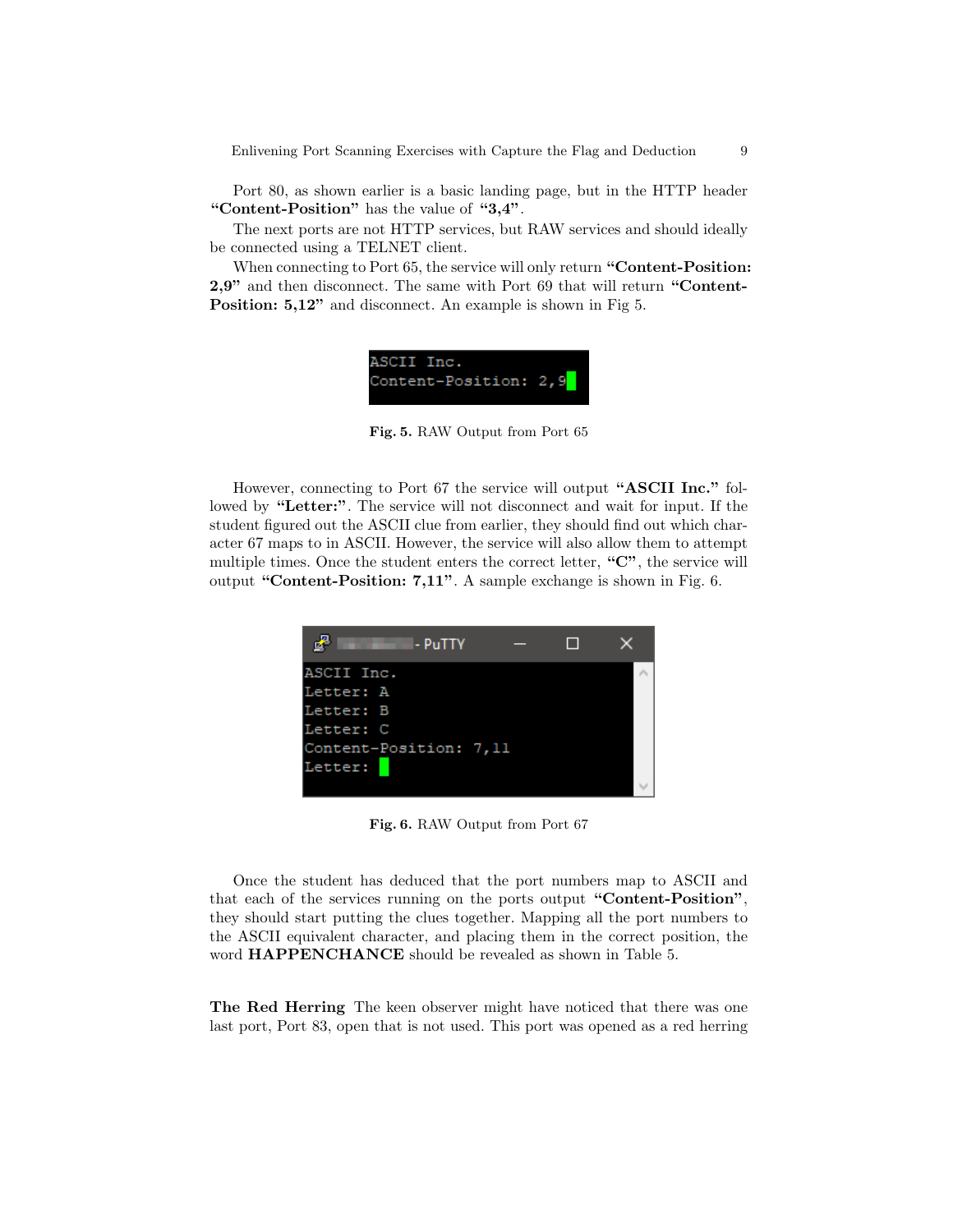| <b>Content-Position</b> $1 \mid 2 \mid 3 \mid 4 \mid 5 \mid 6 \mid 7 \mid 8 \mid 9 \mid 10 \mid 11 \mid 12$ |  |  |  |  |                 |     |
|-------------------------------------------------------------------------------------------------------------|--|--|--|--|-----------------|-----|
| Port/ASCII Value 72 65 80 80 69 78 67 72 65 78  67  69                                                      |  |  |  |  |                 |     |
| Character                                                                                                   |  |  |  |  | P E N C H A N C | IE. |

Table 5. Final Position to Character Mapping

and there were several clues left to indicate that it should not form part of the password.

First, the HTTP response code was 403 Forbidden as opposed to 200 OK as with the rest of the HTTP clues.

Secondly, even though the body contains the number "13", which could be a position, there was no direct reference to "Content-Position".

Finally, in the password "HAPPENCHANCE" each letter appears twice, the letter 'S' that corresponds to the ASCII value of 83 would only have appeared once.

#### 5.3 Capturing the Financials

Now that the students have put together the password, it is time to use it. Previously they should have discovered that the HTTP service running on Port 443 was a password-protected area. They should now navigate to that page and will be presented by the login as shown in Fig. 7. The login popup shows "login admin". Though it was slightly obscure, the student should have assumed that the User Name for the authorized area should be "admin". The Password that they deduced is "HAPPENCHANCE", although lowercase "happenchance" was also accepted.



Fig. 7. Browser Output from Port 443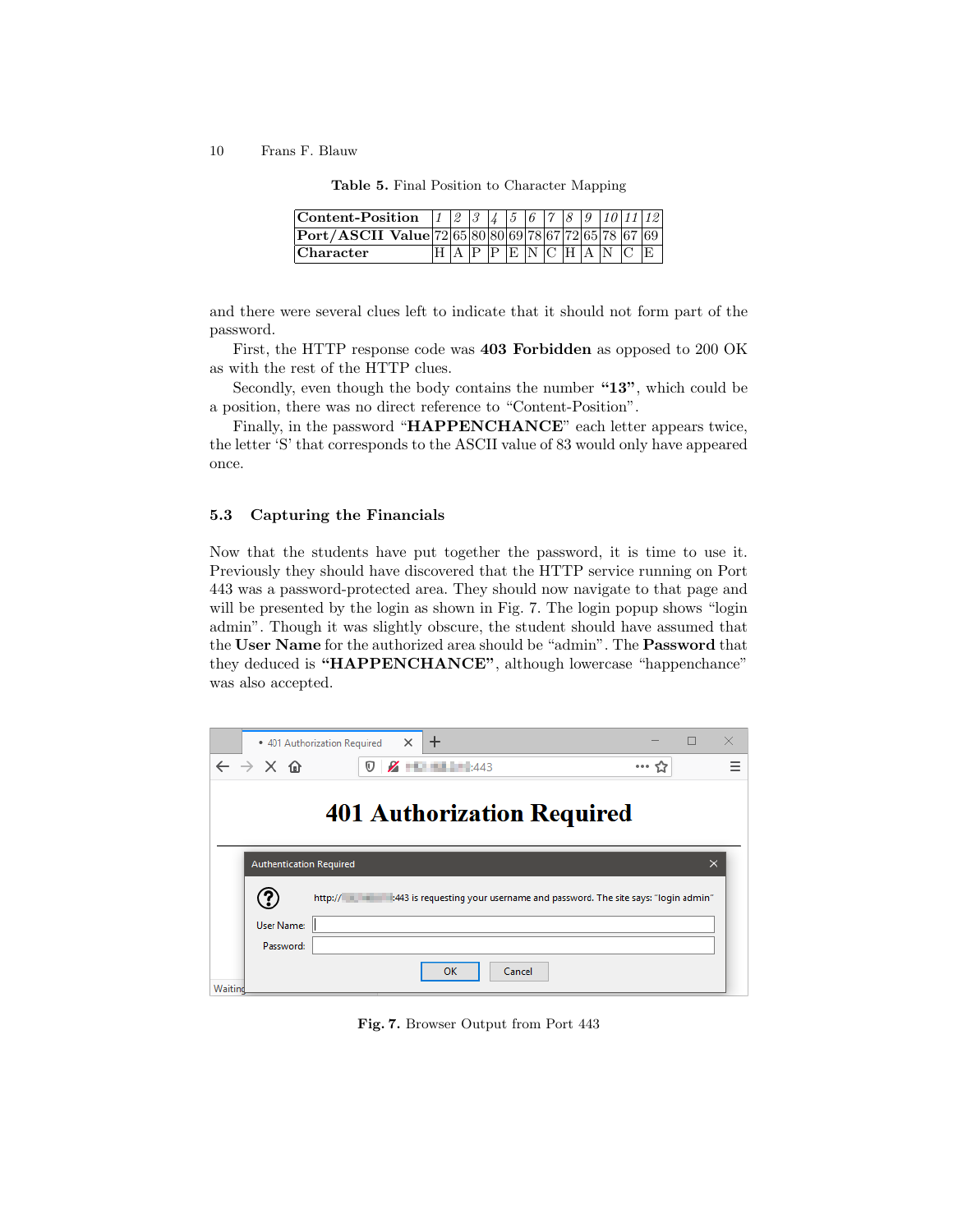Once entering the restricted area, the student will be met with a screen as shown in Fig. 8 from where they can download the Balance Sheet! Congratulations.



Fig. 8. Browser Output from Authorised Area

After the week given to the students to complete this exercise, we explained the scenario to them and the procedure we envisioned them to follow. In the following section we will share some observations regarding this exercise.

#### 6 Our Observations

When the exercise above was given, 18 students were registered for the module. Of those, 15 students completed the exercise with 9 students finding the solution completely or partially.

Overall, informal feedback found that the students were quite excited about this first exercise in that they were able to use "professional" tools. They found the lack of guidance to be difficult at first but did discover the excitement when figuring out a peculiar puzzle. Common feedback was the solution was "very straight forward once you know what to look for". Regardless of their outcome, the majority of students described the experience as "fun" and "interesting".

There were a couple of mistakes and different routes that we did not expect:

Not All Ports The most common reason for not completing the exercise was that the students did not run a thorough port scan. They scanned the host using only the default nmap ports, which are the most common 1000 ports. As such their scans did not detect the lesser-used ports (65, 67, 69, 72, and 78).

Thinking Too Far Ahead Another common mistake that we found was that students attempted and got stuck on other enumeration and vulnerability exploitation techniques. The most common of these was the use of "SQL Injection"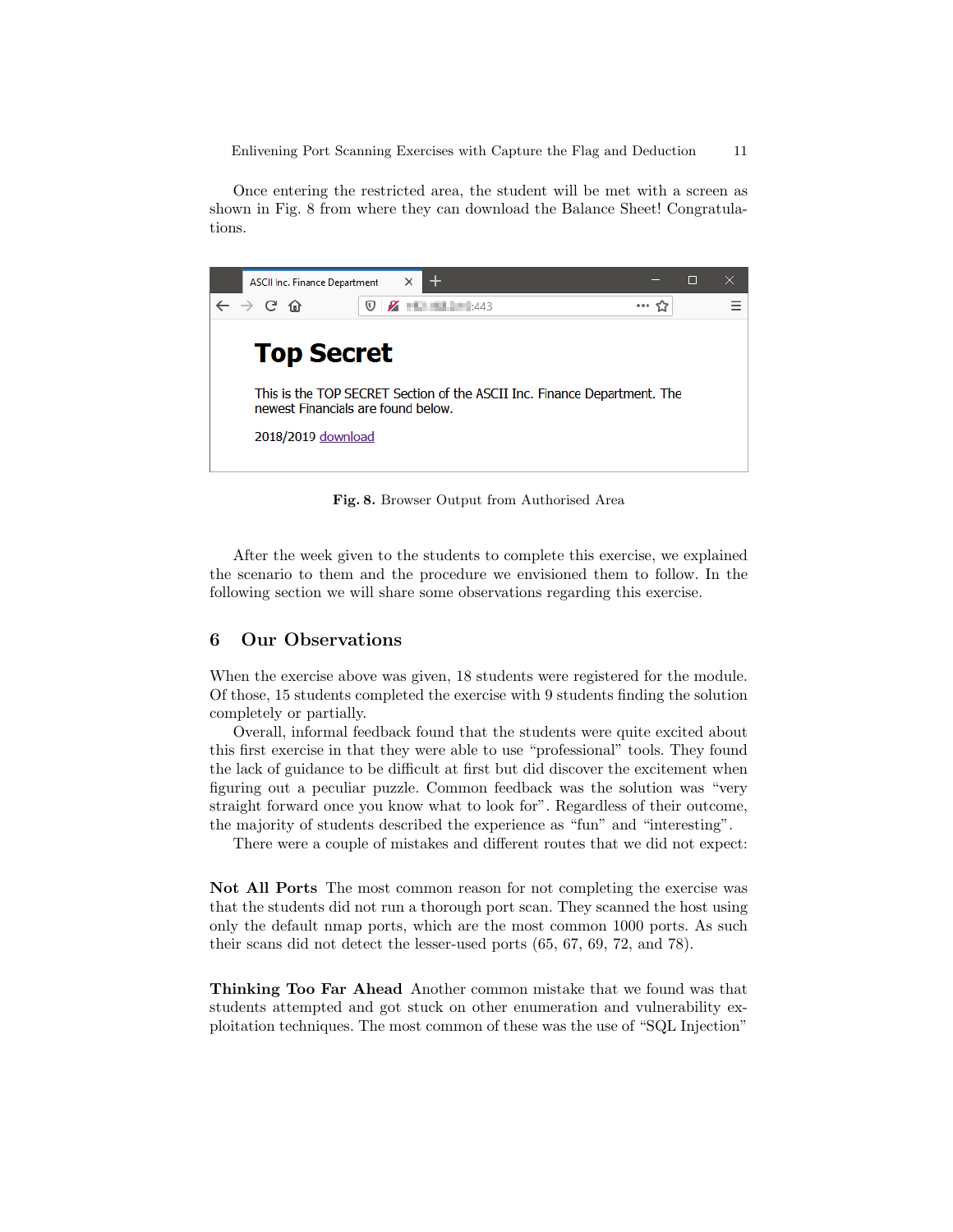for the 401 Authorization Required prompt, as shown in Fig. 7. As we had not covered SQL Injection at this point, students were going in blind and attempting to follow tutorials they found online. They also did not realise that eliciting output using SQL Injection during a 401 Authorization Required prompt is nearly impossible.

Conspiracy Theories One student informed us that they thought the exercise was "too straightforward" and that there "must be more than meets the eye". As such, the student in question attempted to find the (non-existent) deeper meaning in all of the clues. This caused the student to spend too much time on a wild goose chase, while the tame geese were just sitting and waiting.

Web Look-ups Although we do not necessarily find this to be a mistake, we do note that some students got carried away with trying to find additional information surrounding the host on which the exercise was hosted. As we had only given them an IP address to scan, they, for example, reported back on who the owner of the IP address was and whether the IP address had appeared on the blacklists. While this information could be very useful during a normal security test, it did not contribute to the assignment. Students were awarded for this additional effort, however.

ISP Blocks We had a single student who could not complete the exercise because their personal Internet Service Provider had blocked users from accessing non-standards ports. Since most students completed the exercise from home, we questioned the group of students and discovered that it was this single ISP who prevented scanning and connecting to non-standard ports.

# 7 Conclusion

This paper showed how we made a basic port scanning exercise more exciting without requiring too much new knowledge. In the exercise, students were able to use prior knowledge of computer science and the newly introduced information gathering techniques. They were then reliant on the deductive reasoning skills to complete the task. We showed that students will take part in and enjoy a task that allows them to use industry-level tools and skills as quickly as possible.

We also showed that students will intuitively start using their reasoning skills if they are not provided with too much information, allowing them to approach the problem in an unconventional manner. Not only does this improve their reasoning skills, but allows students to think independently and creatively. Based on the participation and feedback, we deemed this exercise to be a success and will begin moulding future exercises using the same premise.

As indicated in education theory, experiential learning can reinforce the theory taught in classes and should be applied as quickly and systematically as possible. In the future, in order to allow students to get hands-on experience